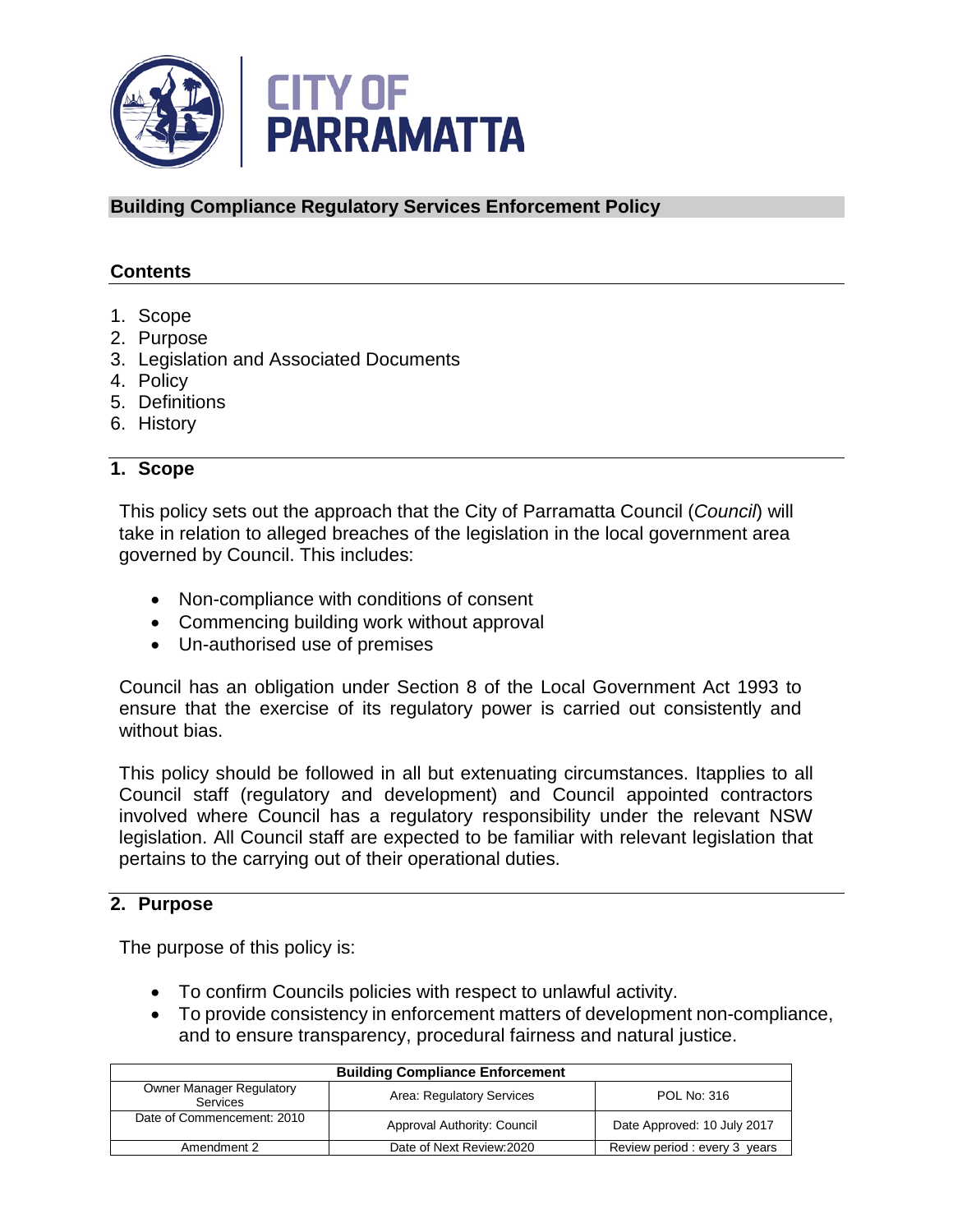

• To provide documentary support to the Council's Regulatory Services Enforcement Policy.

## **3. Legislation and Associated Documents**

The following acts and regulations are the guiding legislation for building compliance matters. They include and are not limited to:

- Boarding Houses Act 2012 and related Regulations
- Building Professionals Act 2005
- Environmental Planning & Assessment Act 1979 and related Regulations
- Fines Act 1996 and related Regulations
- Local Government Act 1993 and related Regulations
- Privacy and Personal Information Protection Act 1998
- Protection of Environment Operations Act 1997 and related Regulations
- Rural Fires Act 1997 and related Regulations
- Swimming Pool Act 1992 and related Regulations

This policy shall be read in conjunction with the City of Parramatta Regulatory Services Regulatory Services Enforcement Policy No 306. In situations where the two policies are in conflict, the City of Parramatta Regulatory Services Enforcement Policy No 306 shall take precedence.

- Staff Delegations Determinations regarding enforcement action will be made in accordance with this Policy and relevant delegation criteria including all relevant acts and regulations as defined under delegation.
- City of Parramatta Regulatory Services Enforcement Policy
- Restricted Premises Regulatory Services Enforcement Policy
- Standard Operating Procedures

## **4. Policy**

#### **4.1 This Policy will:**

- a) to inform the public of the principles and measures that Council staff will apply in its compliance and enforcement activities relating to unauthorised works and use
- b) to provide guidance to Council staff in pursuing enforcement options;

| <b>Building Compliance Enforcement</b>             |                             |                              |
|----------------------------------------------------|-----------------------------|------------------------------|
| <b>Owner Manager Regulatory</b><br><b>Services</b> | Area: Regulatory Services   | POL No: 316                  |
| Date of Commencement: 2010                         | Approval Authority: Council | Date Approved: 10 July 2017  |
| Amendment 2                                        | Date of Next Review: 2020   | Review period: every 3 years |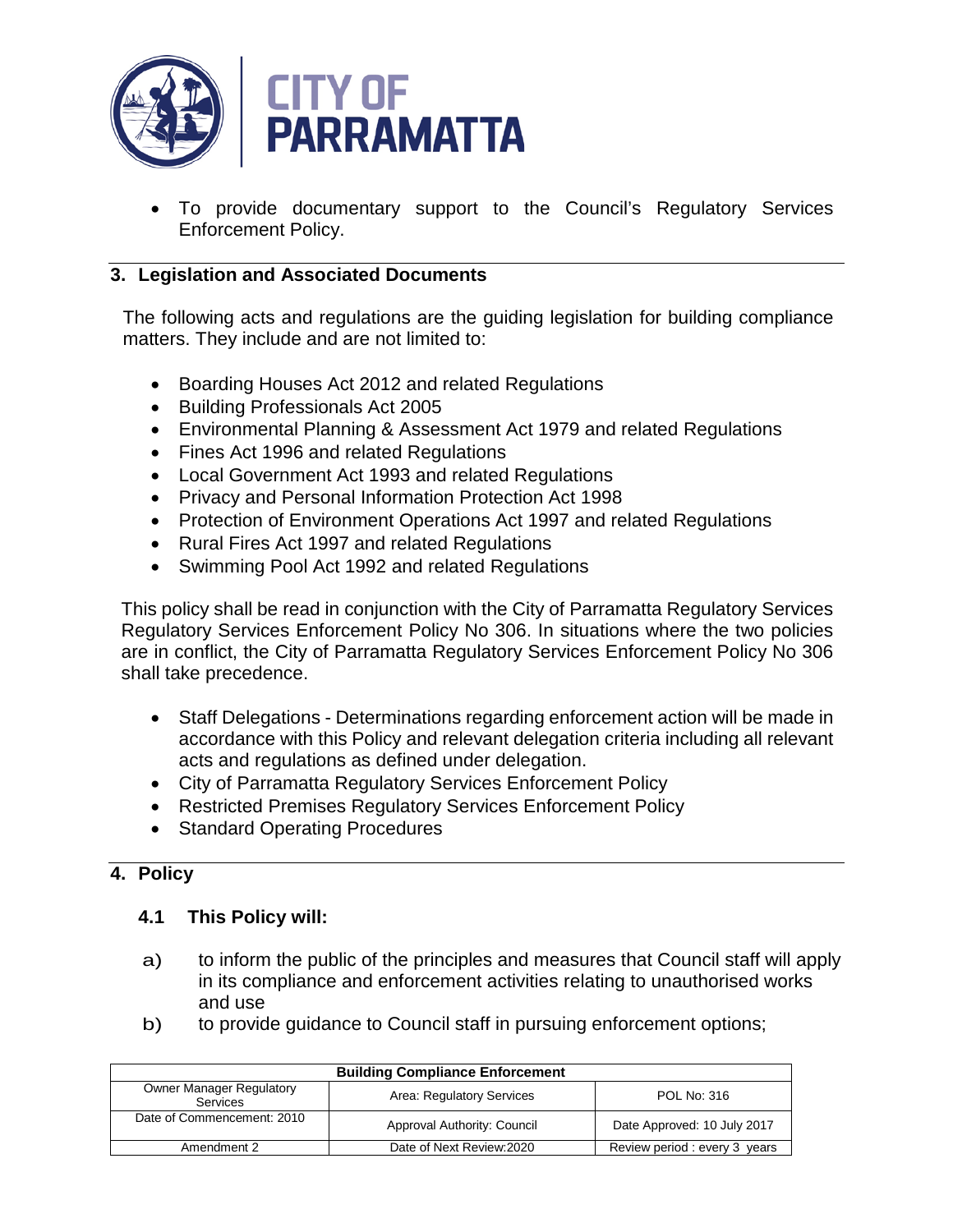

- c) to implement a fair and equitable enforcement system consistently across the City of Parramatta local government area and
- d) to provide a mechanism to enable Council to recover the costs of regulating and monitoring unauthorised works and uses.

### **4.2 Responding to complaints of unlawful activity and building works**

Complaints will be responded to in order of priority. Action will be instigated within the principles outlined in sub-clause 4.4.1 of the Regulatory Services Enforcement Policy. Generally, response will be prioritised as:

- **Urgent and life threatening matters** For matters of this kind priority is paramount and reasonable endeavours will be taken for action to occur on the day on which the complaint is received. The severity of such incidents may be such that they may result in death, ill health, cause severe damage to property or the environment. Examples include unsafe buildings, collapsed buildings, buildings recently damaged by fire, etc.
- **Significant Nuisance Matters** For matters of this kind a rapid response is desirable and steps will be taken for an inspection to occur within 3 business days from when the complaint is received.
- **General compliance** issues For matters of this kind reasonable endeavours will be made for action to be taken within 5 business days from the day on which the complaint is received. The severity of such incidents is such that there is no immediate potential for physical harm to persons, property or the environment, however there is potential for adverse amenity impacts. Examples include alleged unlawful works and uses or work carried out not in accordance with a development consent.
- **General Nuisance matters** For matters of this kind, action is to be taken within 10 business days of the day on which the complaint is received. Examples include minor alleged non-compliance that does not have an immediate adverse impact.

Council's Regulatory staff will respond to all complaints or notifications relating to alleged unlawful activities and building work within 5 business days of the date on which the complaint or notification is received. Complainants will be advised of the progress and outcome of all investigations.

| <b>Building Compliance Enforcement</b>             |                             |                              |
|----------------------------------------------------|-----------------------------|------------------------------|
| <b>Owner Manager Regulatory</b><br><b>Services</b> | Area: Regulatory Services   | POL No: 316                  |
| Date of Commencement: 2010                         | Approval Authority: Council | Date Approved: 10 July 2017  |
| Amendment 2                                        | Date of Next Review: 2020   | Review period: every 3 years |

## **4.3 Investigating unlawful activity and building work**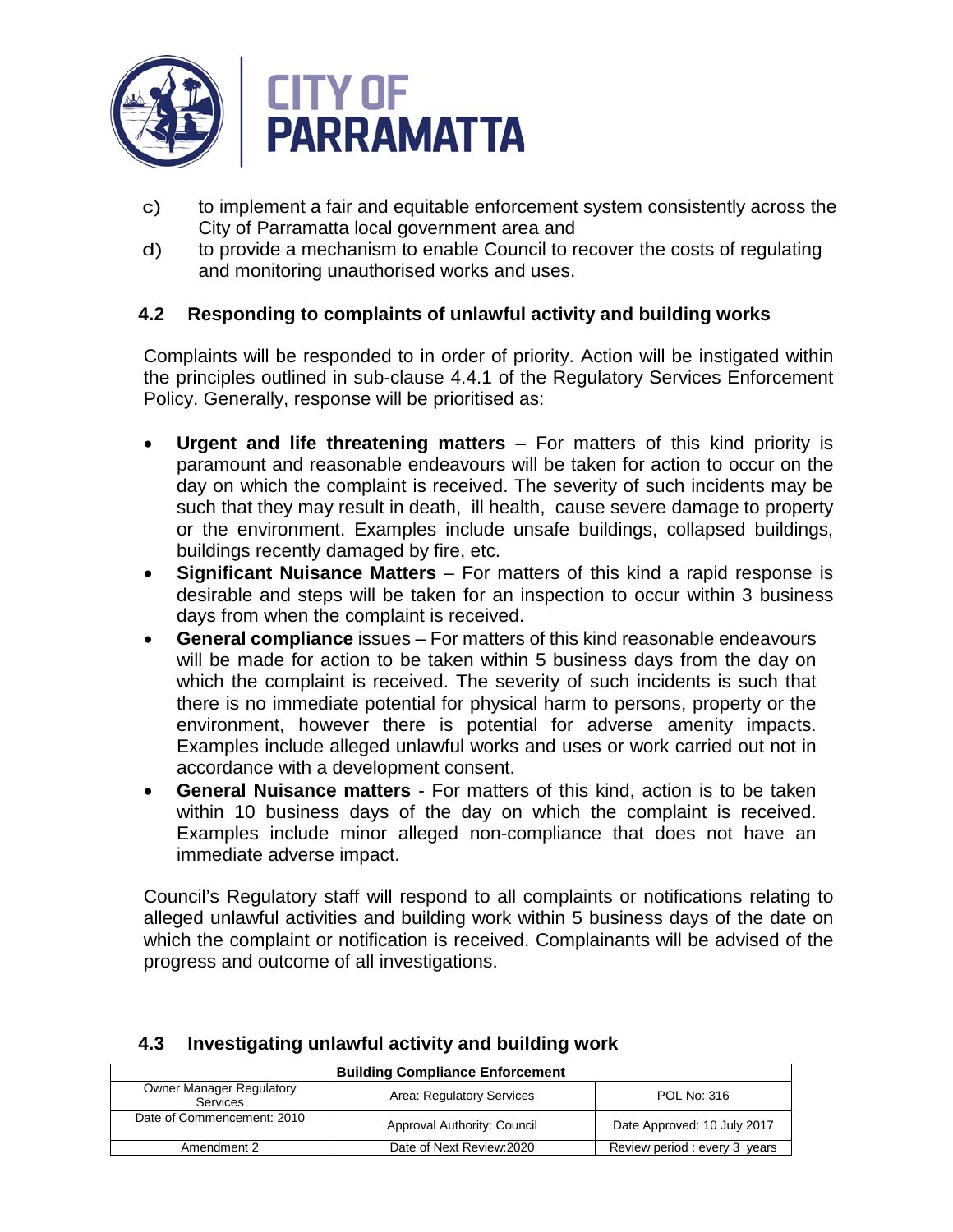

All complaints and matters regarding alleged unlawful activity and building work will be investigated unless:

- The matter has already been resolved.
- A private Principal Certifying Authority (PCA) is responsible for monitoring compliance with the development consent and the matter relates to compliance with approved drawings. To assist customers, Council will refer them to the PCA in the first instance to remedy a complaint. (Council will liaise with the PCA and investigate matters outside the scope of the property boundaries, matters that are life threatening, may cause significant property damage or where there is likely to be significant local nuisance impacts).
- Council has no jurisdiction (for example, dividing fences).
- The unlawful activity is in fact determined to be lawful (for example, Exempt Development).
- The complaint is frivolous, vexatious or trivial in nature.

All decisions regarding the investigation and actions shall be carried out in accordance with Council's General Regulatory Services Regulatory Services Enforcement Policy. If a decision is made not to further investigate the complaint, the decision will be recorded along with clear reasons as to why it was not investigated. The complainant will be advised in writing of the reason for the decision.

## **4.4 Authorised officer field inspections**

Pursuant to relevant legislation, Council will delegate authority to (and thereby authorise) certain staff to carry out inspections and take necessary action as part of their duties.

Council views the power to enter private property in order to carry out investigations very seriously and will ensure that these powers are exercised in accordance with all relevant legal requirements.

All Council staff carring out inspections on private land for regulatory purposes must:

- Have a delegation from Council to enter the premises in order to carry out investigations in the performance of their duties.
- Be authorised by Council where this is required by specific legislation to permit inspections on private property.
- Carry photographic identification demonstrating authorisation to enter private

| <b>Building Compliance Enforcement</b>             |                             |                              |
|----------------------------------------------------|-----------------------------|------------------------------|
| <b>Owner Manager Regulatory</b><br><b>Services</b> | Area: Regulatory Services   | POL No: 316                  |
| Date of Commencement: 2010                         | Approval Authority: Council | Date Approved: 10 July 2017  |
| Amendment 2                                        | Date of Next Review: 2020   | Review period: every 3 years |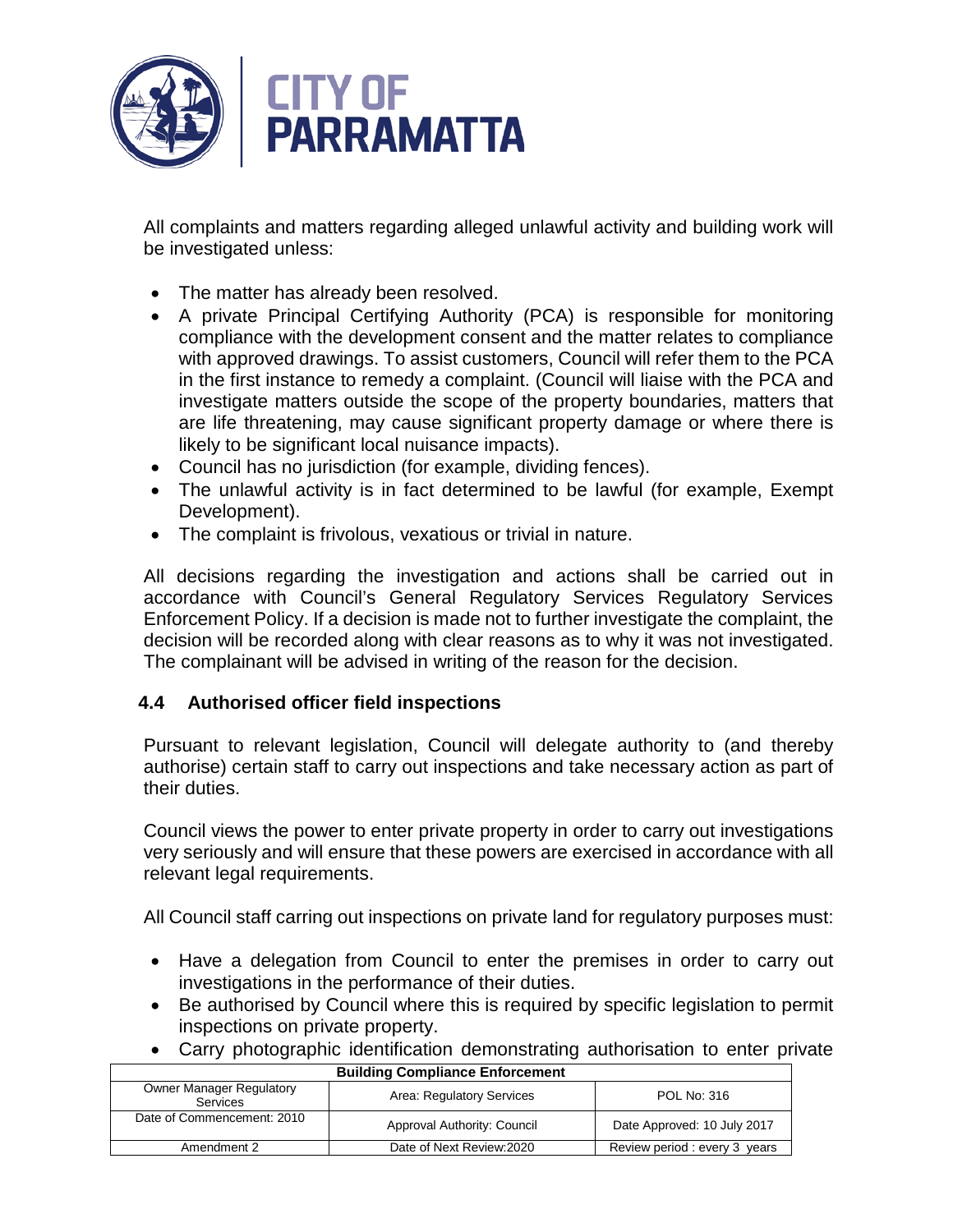

property under the relevant legislation.

- Be conscious of any requirements relating to occupational health and safety.
- Be courteous and helpful.

It is at the discretion of the authorised officer on how to investigate and resolve complaint in accordance with this Policy. In general, the relevant procedure is set out below:

- The authorised officer must prioritise the complaint in accordance with sub-Clause 4.4.1.1 of the Regulatory Services Enforcement Policy.
- The complainant is contacted to substantiate the complaint, and to make a preliminary assessment. If it is determined that no further action is required, the officer immediately advises the complainant and records the reasons why no further action is required.
- If it is determined that further action is required, the authorised officer must inspect the subject premises to fully assess the situation and to advise the owner/occupier of the complaint. Before entering, the authorised officer must introduce themselves by giving their name, title and the reasons why they are visiting the premises. Details of the persons interviewed, notes relating to the inspection as well as any photographic evidence should be taken at this stage.
- Upon the completion of the inspection, the results of the inspection are to be recorded Council's electronic records system. Depending on the results of the inspection, appropriate correspondence shall be prepared and sent. The complainant shall also be advised of Council's actions along with likely time frames for finalising the matter.

**Note**: All conversations and observations will be documented and recorded.

## **4.5 Options for action in confirmed cases of unlawful activity**

Regulatory action is any formal and informal action taken to prevent or rectify infringements of any relevant laws or requirements. The regulatory options may differ with each case, but the principles of application should remain constant.

## **4.5.1 Non-Enforcement action where there is evidence of unlawful activity**

In accordance with Council's values and the Regulatory Services Enforcement Policy, a number of options may be considered instead of enforcement as outlined in sub-Clause 4.4.1.3 of the Regulatory Services Enforcement Policy.

| <b>Building Compliance Enforcement</b>      |                             |                              |
|---------------------------------------------|-----------------------------|------------------------------|
| <b>Owner Manager Regulatory</b><br>Services | Area: Regulatory Services   | POL No: 316                  |
| Date of Commencement: 2010                  | Approval Authority: Council | Date Approved: 10 July 2017  |
| Amendment 2                                 | Date of Next Review: 2020   | Review period: every 3 years |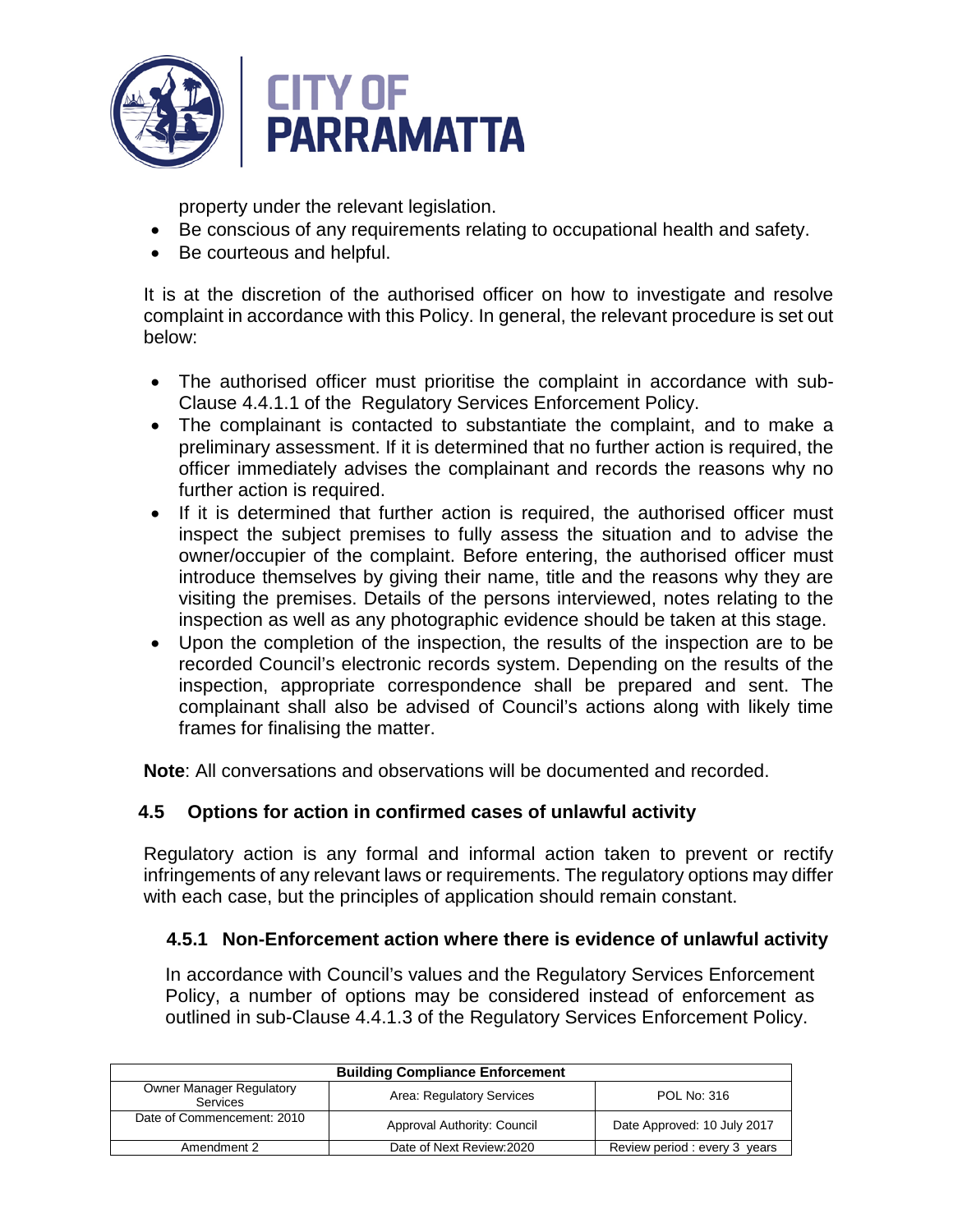

The following may be appropriate:

- Referring the matter to the relevant agency for further action if the breach does not fall under the jurisdiction of Council.
- Educating the person investigated on the relevant requirements.
- Discussing with the person who carried out the unlawful activity to obtain an undertaking from them to address issues of concern found during the investigation (No negotiating – as this may be seen as influencing an outcome).
- Issuing a warning or caution to the offender, requiring work to be done or activity to cease in lieu of more formal action. Verbal warning shall be documented on Council records and may be confirmed in writing.
- Taking no action on the basis or no reliable evidence or other reasons such as frivolous or vexatious complaints or where Council has no jurisdiction.
- Referring parties for mediation with Community Justice Centre

The approach followed by an authorised officer in any situation is to be determined by the authorised officer exercising the discretion vested in them by the relevant laws and in accordance with any applicable Council policies. This includes ensuring compliance with relevant administrative law principles such as acting fairly and equitably, and to act in the public interest.

These approaches also do not preclude the Council from taking enforcement action.

## **4.5.2 Enforcement action**

Enforcement action will be taken with a minimal tolerance approach. It is recognised that this approach is consistent with other local authorities with the same regulatory authority.

Enforcement action includes:

- Issuing of notices or orders or both depending on the circumstances requiring compliance with legislative requirements or those of an environmental planning instrument.
- Issuing a penalty infringement notice (PIN)
- Commencement of legal proceedings of a criminal nature in the Courts.
- Commencement of legal proceedings of a civil nature in the Courts (to either remedy or restrain the unlawful activity. Examples include Class 4 proceedings in the Land and Environmental Court to enforce compliance

| <b>Building Compliance Enforcement</b>                                                         |                             |                              |
|------------------------------------------------------------------------------------------------|-----------------------------|------------------------------|
| <b>Owner Manager Regulatory</b><br>Area: Regulatory Services<br>POL No: 316<br><b>Services</b> |                             |                              |
| Date of Commencement: 2010                                                                     | Approval Authority: Council | Date Approved: 10 July 2017  |
| Amendment 2                                                                                    | Date of Next Review: 2020   | Review period: every 3 years |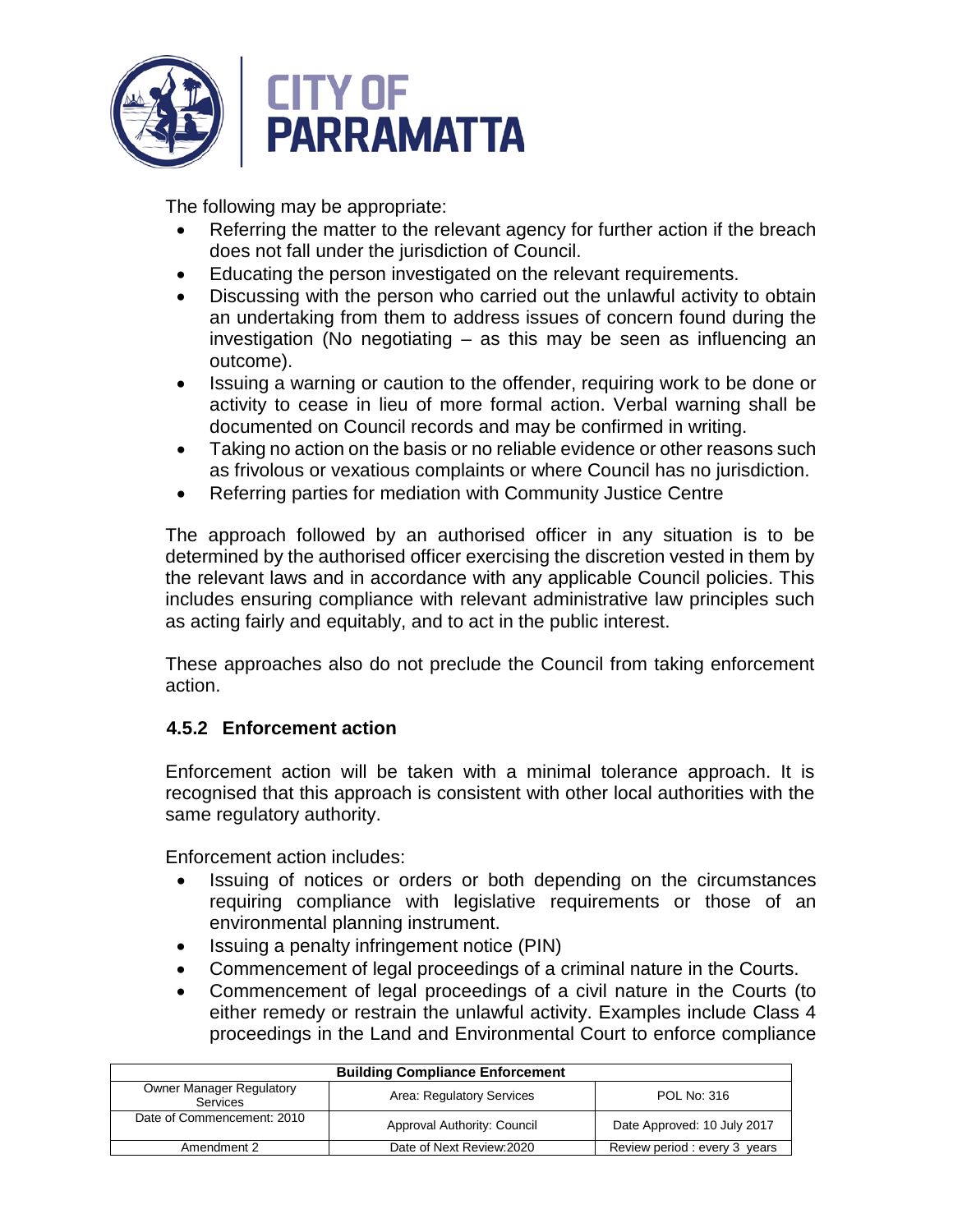

with s121B of the Environmental Planning and Assessment Act 1979 or seeking of interlocutory or injunctive proceedings to prevent unlawful activity from occurring).

Before any enforcement action is taken, the Council must consider the Regulatory Services Enforcement Policy with regard to the following:

- Could the unlawful activity be carried out lawfully if development consent or an exemption from development was sought?
- Are the breaches technical or inconsequential in nature with no aggravating circumstances?
- Could the non-compliance be easily remedied by some action of the person responsible?
- Are the unlawful activities or works carried out on a heritage item and did they adversely impact on the heritage significance?
- Is the condition of the Development Consent not being complied with unreasonable, ambiguous or plainly unenforceable?
- Would action be in the public interest?
- Is there any doubt over the evidence or the offence?
- Has the person responsible been educated about Council's policy? (ie, did the person know that their actions were unlawful?)
- Are the costs of enforcing likely to be prohibitive for the nature of the offence?
- What are the chances of success if challenged?
- Has the person or company that carried out the offence had an opportunity to provide representation or submission on the matters?

If it is considered that enforcement action is required, it will be taken in accordance with the relevant laws and Council's internal policies and procedures (including reporting through the Legal services Manager).

In taking enforcement action, Council recognises that there are statutory processes which provide for representations and appeals and thereby natural justice principles will still be observed.

Where a person is afforded the right to make representations to a notice, Council requires those representations to be made in writing. This ensures representation documents can be recorded and filed in Council's electronic records system. Representations in person may be made if the Council considers this to be appropriate of individual circumstances.

| <b>Building Compliance Enforcement</b>             |                             |                              |
|----------------------------------------------------|-----------------------------|------------------------------|
| <b>Owner Manager Regulatory</b><br><b>Services</b> | Area: Regulatory Services   | POL No: 316                  |
| Date of Commencement: 2010                         | Approval Authority: Council | Date Approved: 10 July 2017  |
| Amendment 2                                        | Date of Next Review: 2020   | Review period: every 3 years |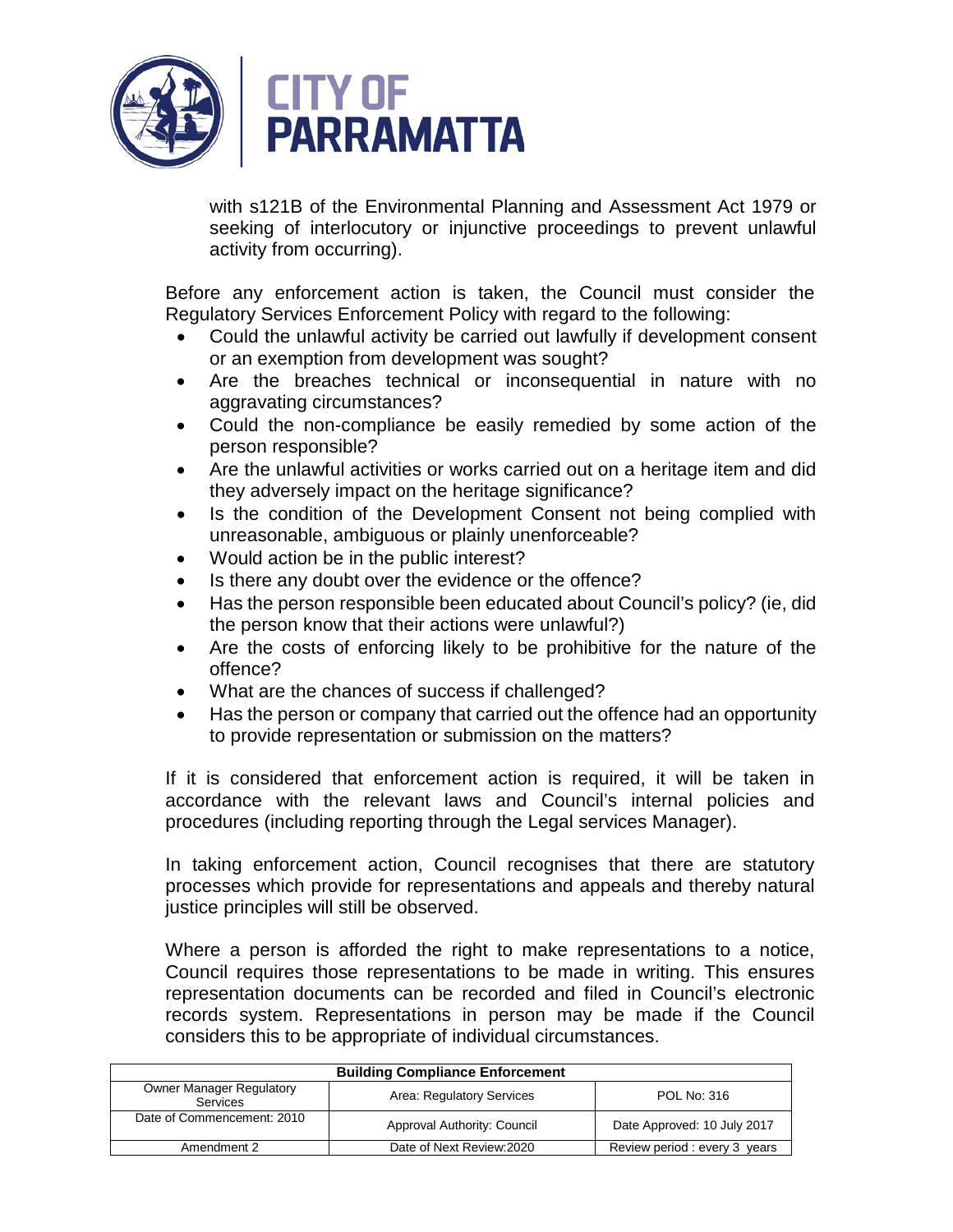

Council will reply to all written representations received during the notice period advising of the determination of the representation and whether Council will proceed with the order.

### **4.5.3 SPECIAL PROVISIONS – POSITION ON PRINCIPAL CERTIFYING AUTHORITY (PCA) AND PRIVATE CERTIFIERS.**

Council recognises that when a private certifier is acting as the PCA, they are responsible for ensuring that the development is carried in accordance with the Environmental Planning and Assessment Act 1979, and the development consent. Persons making complaints regarding a development under the responsibility of a private certifier should be advised to contact the private certifier. Where a compliant is received Council will advise the PCA requesting them to investigate and respond.

Council does not have legal control over the PCA In more significant matters, or matters that have not been addressed appropriately in the first instance by the PCA, Council will liaise with the PCA and will make every effort to ensure that requirements of all relevant laws are met, and that the health and safety of the public is not compromised.

Council will investigate environmental issues, amenity issues and matters outside the scope of the property boundaries (such as hours of operation, building materials stored on nature strips, inadequate sedimentation control and the like), matters that are life threatening or where there is likely to be significant local nuisance impacts or may cause property damage.

Council may make complaints to the Building Professional Board if Council considers that a PCA has not acted in accordance with their obligations under legislation or has not acted in the public interest.

Further details regarding Council's procedure when dealing with development sites where a private PCA has been appointed and is therefore the appropriate authority, are contained in this policy in **Annexure 1; Complaints regarding PCA**.

| <b>Building Compliance Enforcement</b>             |                             |                              |
|----------------------------------------------------|-----------------------------|------------------------------|
| <b>Owner Manager Regulatory</b><br><b>Services</b> | Area: Regulatory Services   | POL No: 316                  |
| Date of Commencement: 2010                         | Approval Authority: Council | Date Approved: 10 July 2017  |
| Amendment 2                                        | Date of Next Review: 2020   | Review period: every 3 years |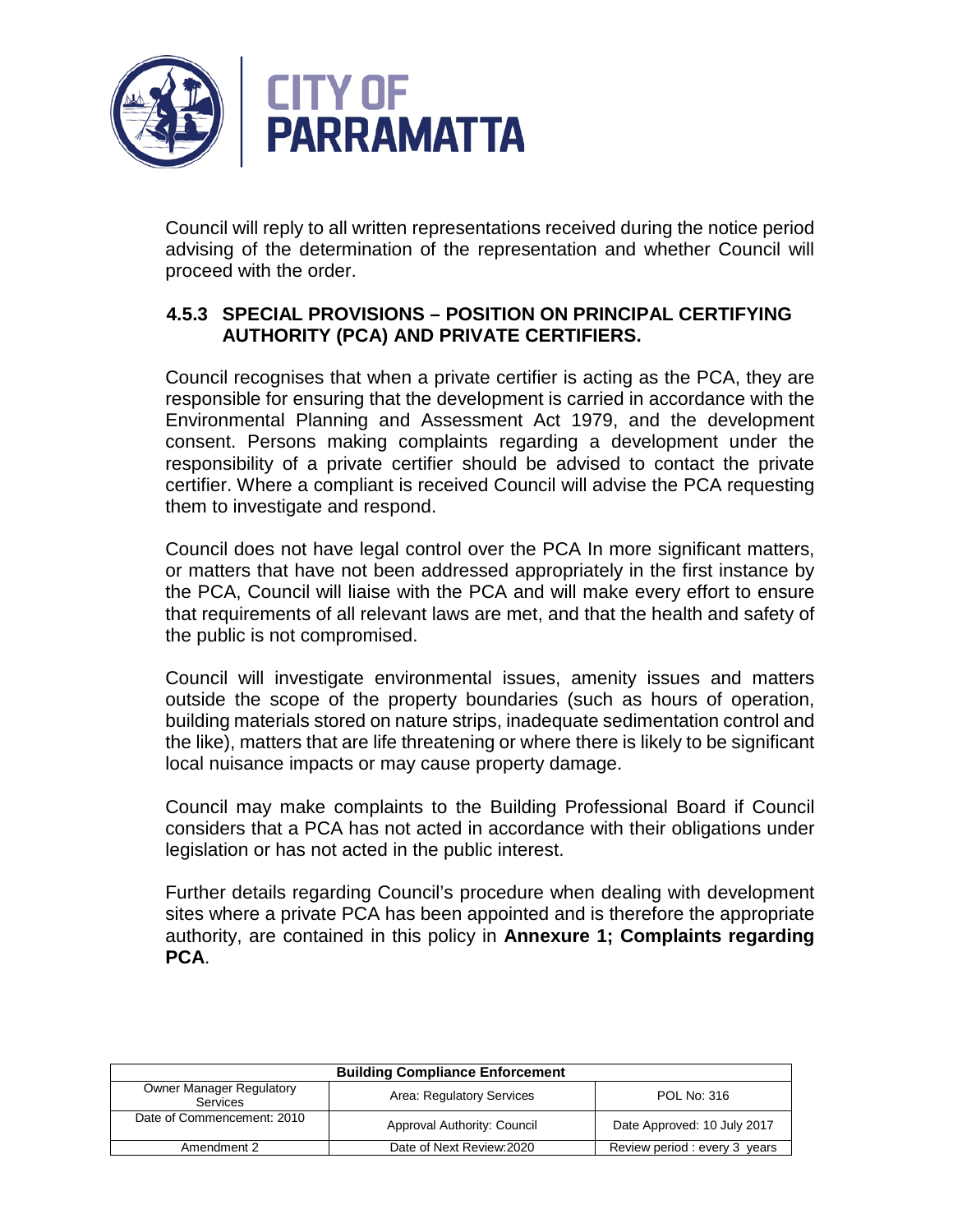

### **4.6 Enforcement response for unlawful activity**

### **4.6.1 Unauthorised Building Works – No approval**

A development consent or construction certificate cannot be issued retrospectively for building works already constructed. Building work carried out without a development consent, a complying development certificate or a construction certificate which do not fulfil the development standards as set-out the State Environmental Planning Policy (Exempt and Complying Development Codes) 2008 are deemed to be unauthorised.

Action to be taken by Council will depend on whether the building work complies or does not comply with Council's policies, other relevant legislation and the extent of the work undertaken.

#### **4.6.1.1 No approval and building work does not comply with Council policies, BCA or other legislation.**

A Council authorised officer will carry out an assessment of the unauthorised work to determine whether it would generally comply with Council's policies (including those relating to heritage, the Building Code of Australia and any other relevant legislation or requirements). The owner may be requested to supply additional information including works as executed drawings or reports to assist the officer carry out their assessment. Such details will be referred to Council's Development Assessment Team or other departments for comments regarding Planning, Engineering, Heritage or infrastructure.

If the structure does not comply with any of the legislative requirements, Council may take the following actions:

- Issue a Notice of Proposed Order requiring the removal of the unauthorised work under the provisions of the Environmental Planning and Assessment Act 1979 on the owner of the subject property.
- Issue a Court Attendance Notice.

A 'Notice of Intention to give an Order' may require the removal of the unauthorised work or any other work considered necessary to be carried out to ensure compliance with the legislation, as provided by the Environmental Planning and Assessment Act 1979 or the Local Government Act 1993.

| <b>Building Compliance Enforcement</b>      |                             |                              |
|---------------------------------------------|-----------------------------|------------------------------|
| <b>Owner Manager Regulatory</b><br>Services | Area: Regulatory Services   | POL No: 316                  |
| Date of Commencement: 2010                  | Approval Authority: Council | Date Approved: 10 July 2017  |
| Amendment 2                                 | Date of Next Review: 2020   | Review period: every 3 years |

The Council may commence legal proceedings in accordance with the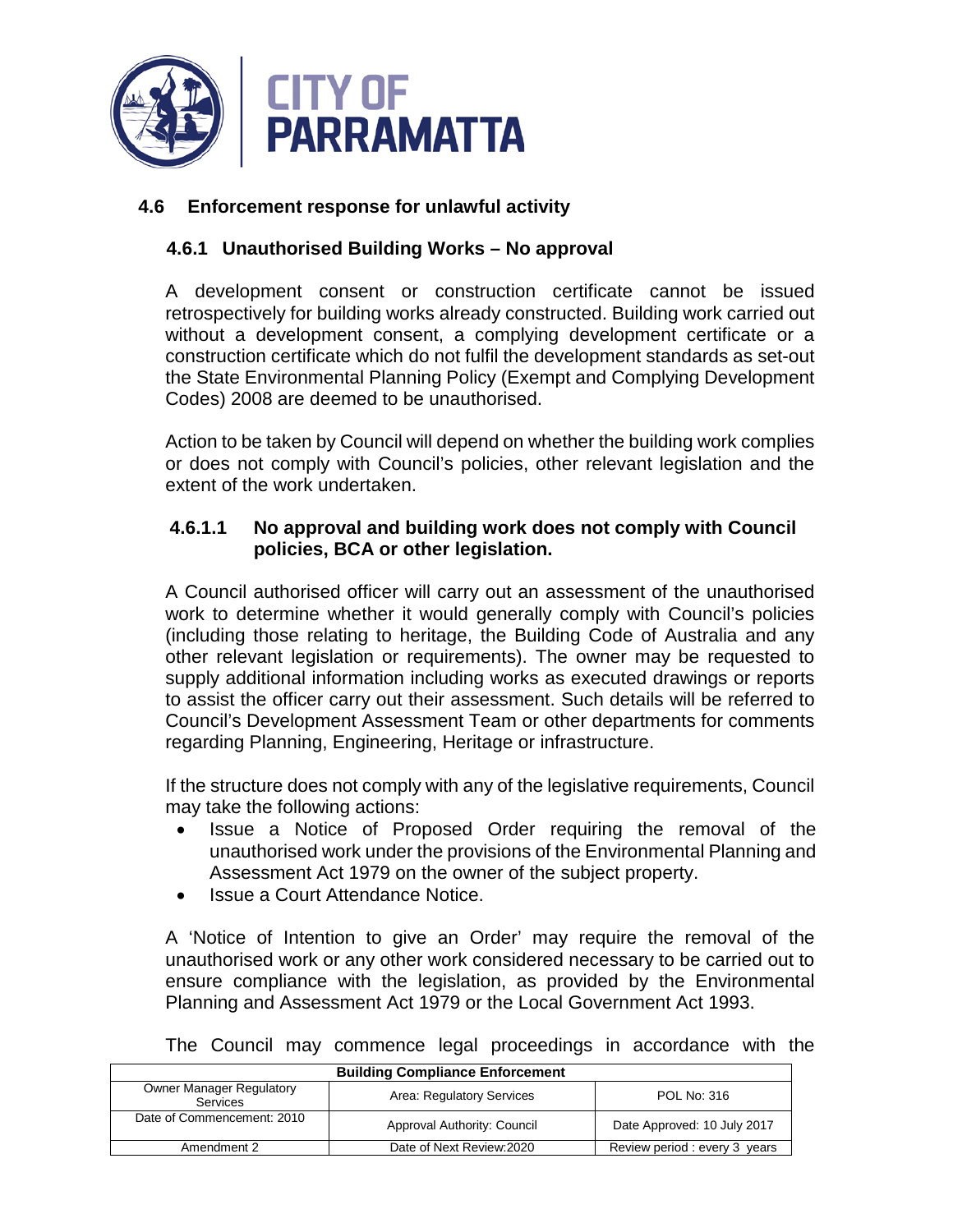

Regulatory Services Enforcement Policy and these proceedings may be in the form of a criminal prosecution in the Land and Environment Court in cases where significant unauthorised work has been carried out.

In determining whether to pursue legal proceedings Council will have regard to those matters listed in clause 4.5.5 of the Regulatory Services Enforcement Policy and Clause 4.5 of this Policy. An example of when prosecution action is likely is when building work has been undertaken and damage to the environment cannot be corrected, such as the demolition of a heritage building.

Where there is failure to comply with the requirement of order, Council may pursue legal proceedings of a civil nature to enforce the order. In these circumstances, Council may also commence criminal prosecution action.

## **4.6.1.2 Unauthorised building work (no approval) that complies with Council Policy, BCA and other Legislation**

If sufficient evidence is provided to verify that the unauthorised work complies with the requirements of Council's policies, the BCA and other legislation, the authorised officer will prepare a report for the Unit Manager of Regulatory Services with a recommendation of proposed actions. The matters in the Regulatory Services Enforcement Policy and listed in Clause 4.5 of this Policy will be taken into consideration when determining the appropriate action to be taken. In addition to the matters for consideration in Clause 4.5, the following requirements will need to be satisfied:

- Evidence that the building is structurally adequate (Structural Engineer's report).
- Building Code of Australia compliance such as evidence of termite control, waterproofing, smoke detectors etc.
- Basix requirements and any other energy efficient requirements.
- Compliance with Councils planning controls.
- Survey report indicating that the position of the structure complies.
- Works as Executed (WAE) plans.
- The structure is aesthetically acceptable and does not cause an unreasonable impact on streetscape compliments the surrounding area.
- The building work does not have an unreasonable impact on the adjoining properties (eg, privacy, overshadowing and the like)

| Except in exceptional circumstances a Penalty Notice for the unauthorised work |  |
|--------------------------------------------------------------------------------|--|
| <b>Building Compliance Enforcement</b>                                         |  |

| <b>Danality Compliance Employment</b>       |                             |                              |
|---------------------------------------------|-----------------------------|------------------------------|
| <b>Owner Manager Regulatory</b><br>Services | Area: Regulatory Services   | POL No: 316                  |
| Date of Commencement: 2010                  | Approval Authority: Council | Date Approved: 10 July 2017  |
| Amendment 2                                 | Date of Next Review: 2020   | Review period: every 3 years |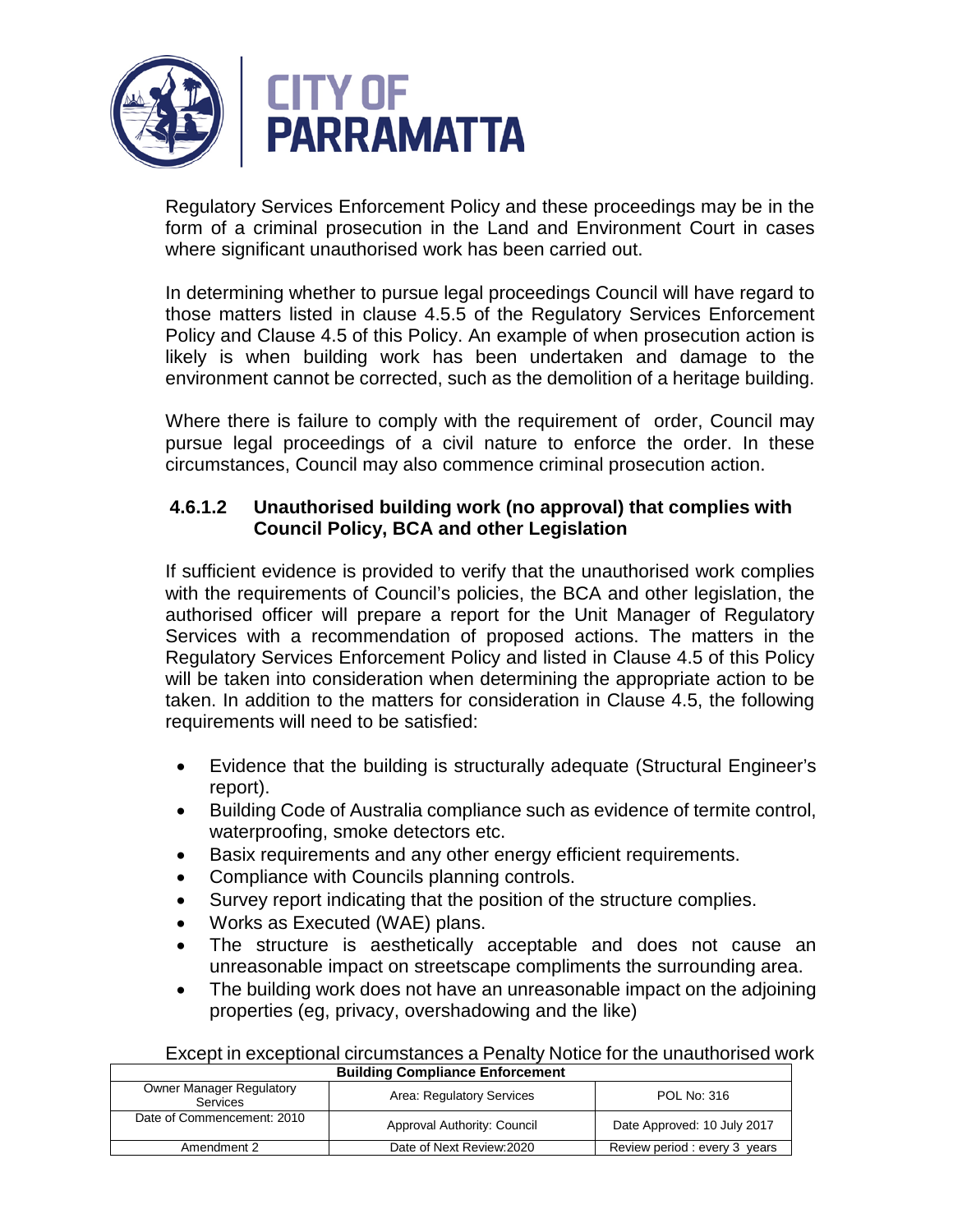

will be issued.

Where a significant amount of unauthorised work has been undertaken. Council may elect to commence criminal proceedings.

### **4.6.1.3 Unauthorised building work where approval has been granted work not being undertaken with conditions of consent**

Where building work is not being undertaken in accordance with the conditions of the development consent controlling the way in which the building works shall be undertaken, action taken by Council will depend on whether the building work complies with Council's policies, other relevant legislation and the extent of the work undertaken.

Warnings are considered appropriate for matters that do not cause a nuisance or disturbance to others (e.g. not having the PCA sign on the site). PINs are the appropriate response for matters that cause a disturbance to others and these include:

- Storage of builder's materials on the road or nature strip.
- Working out of approved hours.
- Construction noise exceeds approved levels.
- Failure to provide safety fence or erosion and sediment control measures.

If there is ongoing non-compliance after the issue of a written warning then a PIN will be issued. If there is continued non-compliance Council may decide to commence legal proceedings in the nature of a criminal prosecution.

#### **4.6.1.4 Building work does not comply with the approved plans and details (but complies with council policies and legislation)**

If an inspection reveals that building work was, or is not being, carried out in accordance with the detail approved under development consent, Council may give a stop work order. The applicant may then choose to seek advice from Council's Development Assessment team.

**NOTE:** A Section 96 application may be requested, but only if the building work is considered to comply with Council policies and other legislation. It should be noted however that such application will be assessed on its merits and may be refused regardless of whether the building work has been completed.

| <b>Building Compliance Enforcement</b>             |                             |                              |
|----------------------------------------------------|-----------------------------|------------------------------|
| <b>Owner Manager Regulatory</b><br><b>Services</b> | Area: Regulatory Services   | POL No: 316                  |
| Date of Commencement: 2010                         | Approval Authority: Council | Date Approved: 10 July 2017  |
| Amendment 2                                        | Date of Next Review: 2020   | Review period: every 3 years |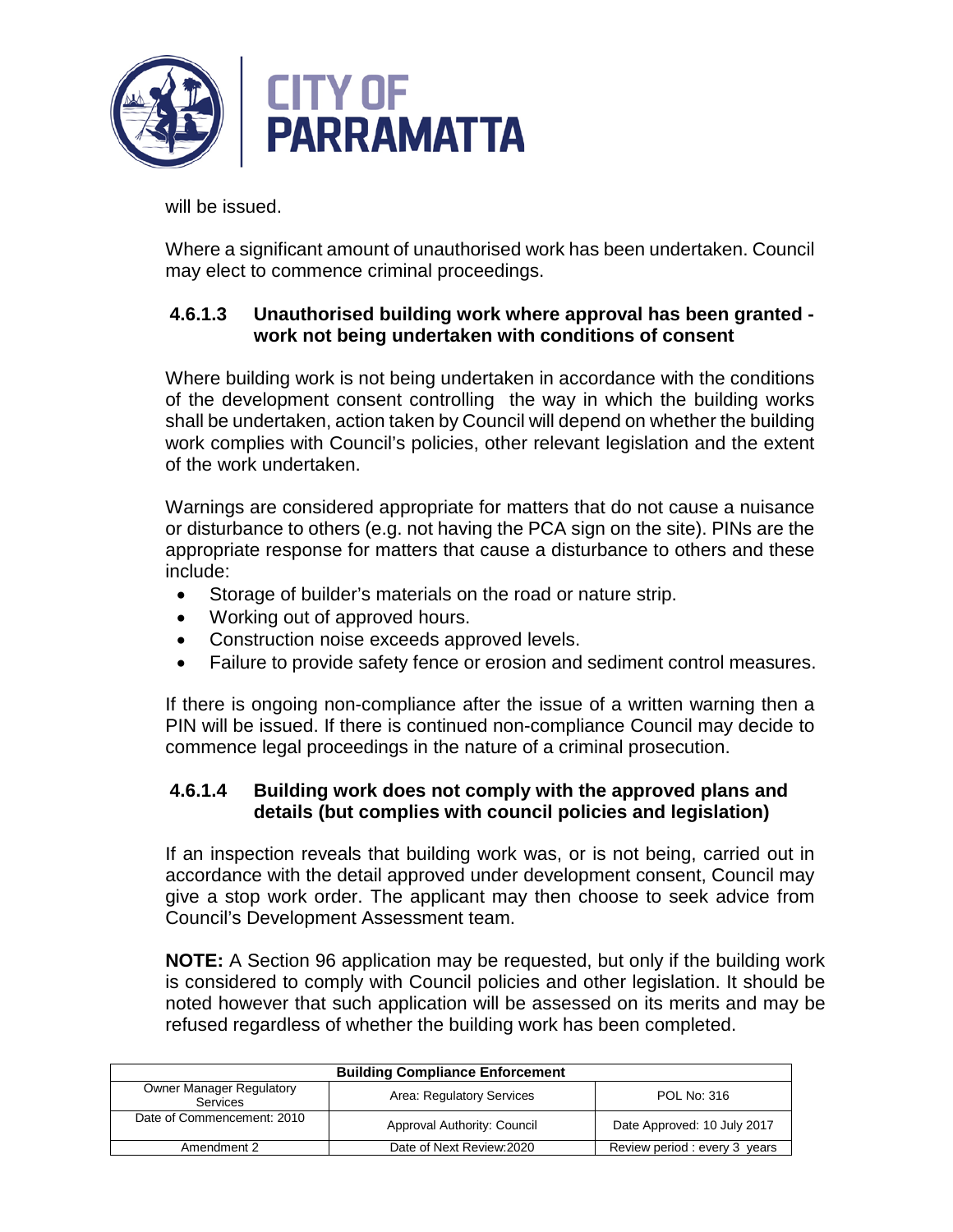

The Development Assessment Team will provide assistance to Regulatory staff in determining if works comply with the approved consent and/or Council planning instruments and policies.

The matters in the Regulatory Services Enforcement Policy and listed in Clause 4.5 of this Policy will be taken into consideration when determining the appropriate action to be taken.

Except in exceptional circumstances a PIN for the unauthorised work will be issued.

Where a significant amount of unauthorised building work has been undertaken, Council may elect to commence legal proceedings of a criminal nature as an alternative to issuing a PIN.

### **4.6.1.5 Building work does not comply with the approved plans and details and does not comply with council policies and legislation**

If an authorised structure does not comply the development consent and any of the legislative requirements, a Notice of Proposed Order requiring the removal of the unauthorised work under the provisions of the Environmental Planning and Assessment Act 1979 may be served on the owner of the subject property.

Council may commence legal proceedings of a criminal or civil nature in the Land and Environment Court in cases where significant unauthorised work has been carried out.

In determining whether to pursue legal proceedings of a criminal nature Council will have regard to the matters in the Regulatory Services Enforcement Policy and listed in Clause 4.5 of this policy. An example of when prosecution action is likely is when building work has been undertaken and any damage to the environment cannot be corrected, such as the demolition of a heritage building.

If there is failure to comply with the requirement of any order then Council may pursue legal proceedings of a civil nature to enforce the order in addition legal proceedings of a criminal nature.

| <b>Building Compliance Enforcement</b>      |                             |                              |
|---------------------------------------------|-----------------------------|------------------------------|
| <b>Owner Manager Regulatory</b><br>Services | Area: Regulatory Services   | POL No: 316                  |
| Date of Commencement: 2010                  | Approval Authority: Council | Date Approved: 10 July 2017  |
| Amendment 2                                 | Date of Next Review: 2020   | Review period: every 3 years |

## **4.7 Building Certificates**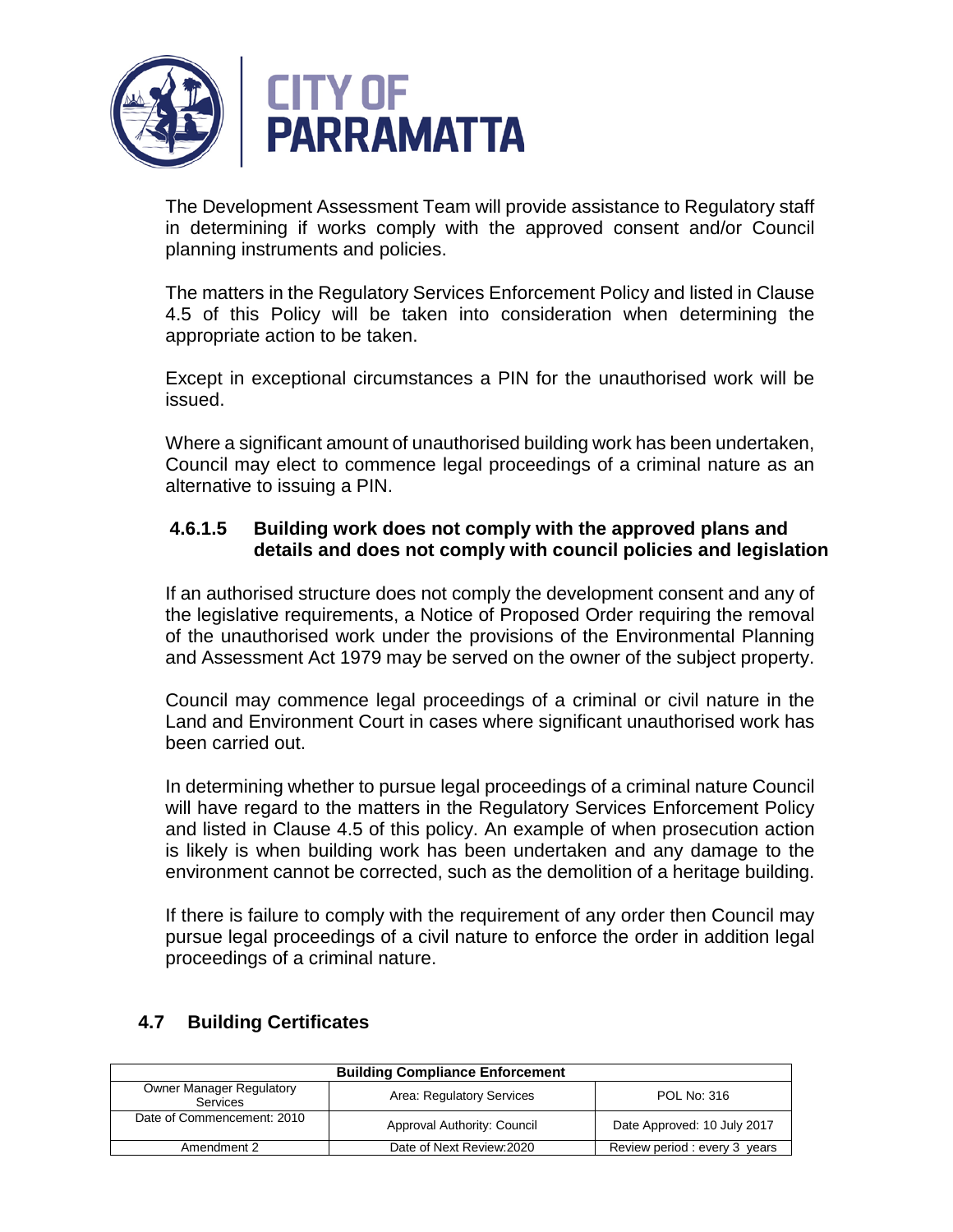

Council does not support or encourage the submission of a Building Certificate Applications under the provisions of section 149D of the Environmental Planning and Assessment Act 1979 to justify unlawful works. However, it is recognised that persons who may have carried out unlawful works may apply for a Building Certificate to formalise those unlawful works.

Council may still take enforcement action against a person who carried out unlawful works, irrespective of whether they have applied for a Building Certificate.

#### **5. Definitions**

In this policy, the words are taken to have the same meaning as outlined in the City of Parramatta Regulatory Services Enforcement Policy. Where a definition is not provided, the words are taken to have the same meaning as used in the applicable legislation.

#### **6. History**

Version 1 – 22 November 2010

| <b>REFERENCES</b>  |  |
|--------------------|--|
| <b>POLICIES</b>    |  |
| <b>ATTACHMENTS</b> |  |

| <b>Building Compliance Enforcement</b>      |                             |                              |
|---------------------------------------------|-----------------------------|------------------------------|
| <b>Owner Manager Regulatory</b><br>Services | Area: Regulatory Services   | POL No: 316                  |
| Date of Commencement: 2010                  | Approval Authority: Council | Date Approved: 10 July 2017  |
| Amendment 2                                 | Date of Next Review: 2020   | Review period: every 3 years |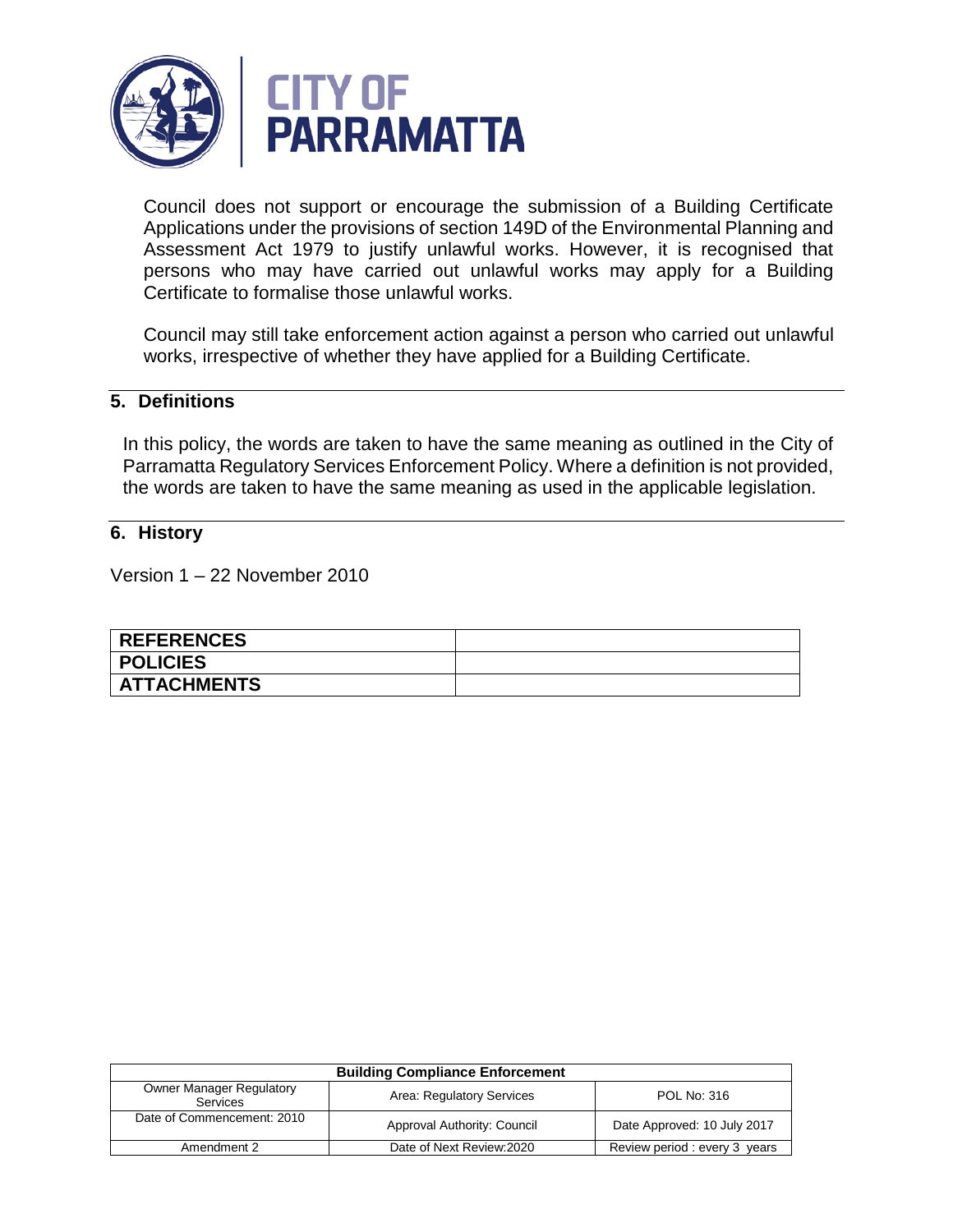

## **Annexure 1: Complaint Process Involving Private Certifiers**

This procedure is to identify a process to deal with a complaint that involves a private certifier to ensure the complaint is dealt with at the appropriate level and to ensure effective management of Council resources to achieve a desirable outcome for the community.

# **Asking the right Questions**

When deciding whether a complaint requires investigation, a range of matters will be considered including the following questions from The NSW Ombudsman Public Sector Fact Sheet 5 – Enforcement, which details the obligations of Council and how to assess and determine the appropriate action for investigating and dealing with a complaint.

## **Complaints relating to private certifiers**

When dealing with a complaint regarding a project in which a Private Certifier has been appointed Council should consider:

- What action is necessary and should be taken?
- Who is the appropriate agency or person with the jurisdiction over the matter?

The Environmental Planning and Assessment Act 1979 (EP&A Act) and Regulations clearly states that the certifier is responsible for the issuing of the construction certificate and the PCA is responsible to ensure the development is constructed in accordance with the consent and building regulations.

### **The protection of the environment and public domain is seen as the responsibility ofCouncil.**

## **The NSW Ombudsman Public Sector Fact Sheet 5 questions;**

#### **Q1. Is the matter within the jurisdiction of the agency?**

The PCA is responsible for the construction of the development. The Building Professional Board is responsible for private certifiers. Council is responsible for the public domain, public safety and environmental protection. Issues which require Council action include:

**Building Compliance Enforcement**  • Issues affecting public areas such as footpaths, roadways and open space

| <b>Building Compliance Emorgeniem</b>       |                             |                              |
|---------------------------------------------|-----------------------------|------------------------------|
| <b>Owner Manager Regulatory</b><br>Services | Area: Regulatory Services   | POL No: 316                  |
| Date of Commencement: 2010                  | Approval Authority: Council | Date Approved: 10 July 2017  |
| Amendment 2                                 | Date of Next Review: 2020   | Review period: every 3 years |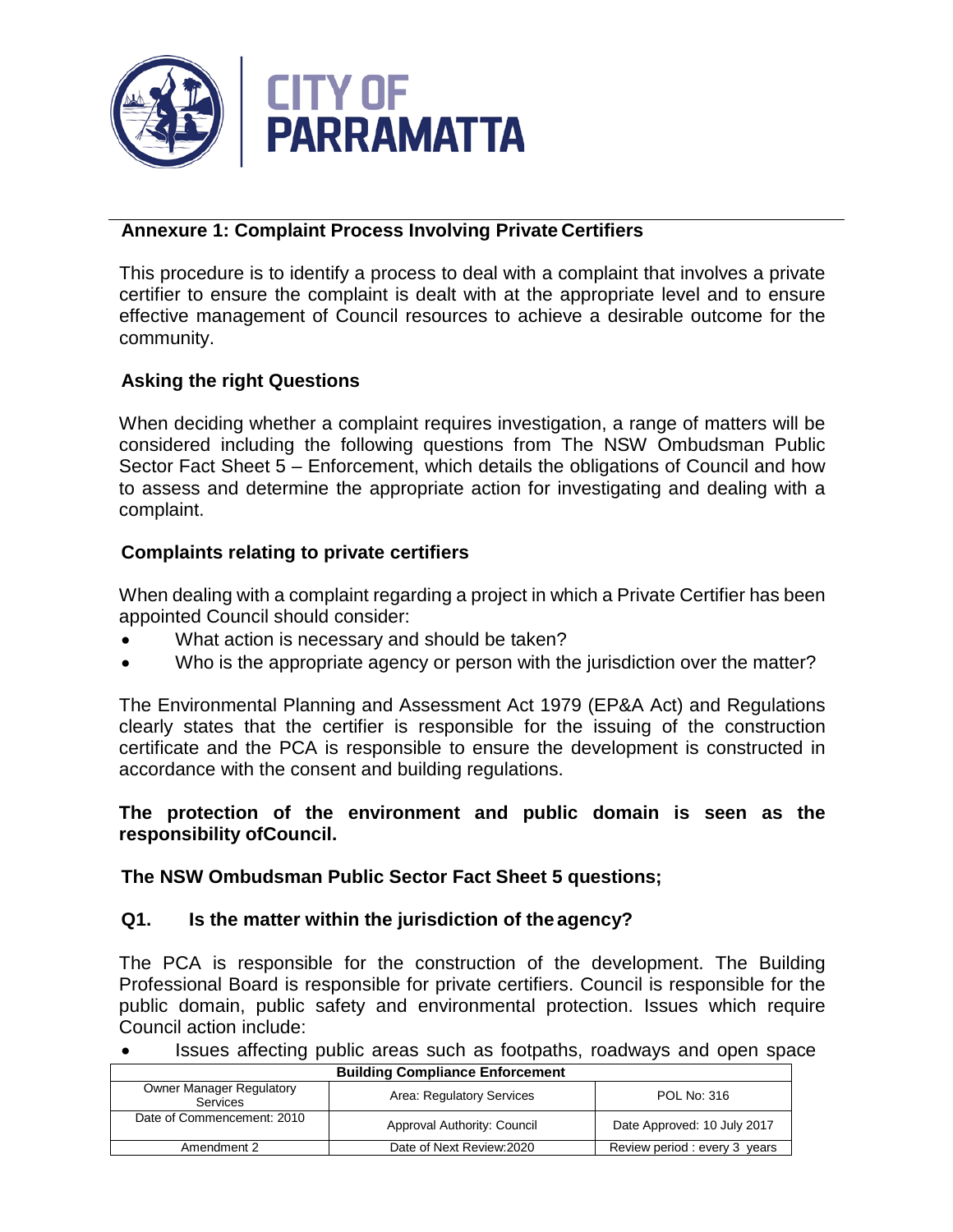

areas

- Issues of public safety from within the site such as hazardous substances, dangerous structures and land forming (excavations/filling), and site access (fencing)
- Issues affecting environmental protection such as erosion and sediment control, hours of operation/construction, dust control and general noise issues.

#### **Q2. Is the matter premature, eg, does the complaint relate to some unfinished aspect of work still in progress?**

If the Occupation Certificate has not been issued, see question 1 for actions.

### **Q3. Does the activity or work require permission (ie Road Opening Permits), and if so is an approval in place?**

If there is an approval in place see question 1 for actions, if there is no approval in place generate complaint for unauthorised building work.

## **Q4. Is the complaint trivial, frivolous or vexatious?**

These matters would be determined by Council or the certifier after receiving a complaint after determining responsibility (see question 1) when investigating the complaint.

### **Q5. Has too much time elapsed since the events the subject of the complaint took place?**

Any complaint received after the issue of the occupation certifies should consider the merits of the complaint and action required. The complaint should also be directed to the BPB to investigate the actions and conduct of the accredited person.

#### **Q6. Is another agency more appropriate to investigate or otherwise dealwith the matter?**

See Question 1 for Actions

## **Q7. Is the activity having a significant detrimental effect on the environment or does it constitute a risk to public safety?**

Any matter in this category must be investigated by Council and the certifier should

| <b>Building Compliance Enforcement</b>             |                             |                              |
|----------------------------------------------------|-----------------------------|------------------------------|
| <b>Owner Manager Regulatory</b><br><b>Services</b> | Area: Regulatory Services   | POL No: 316                  |
| Date of Commencement: 2010                         | Approval Authority: Council | Date Approved: 10 July 2017  |
| Amendment 2                                        | Date of Next Review: 2020   | Review period: every 3 years |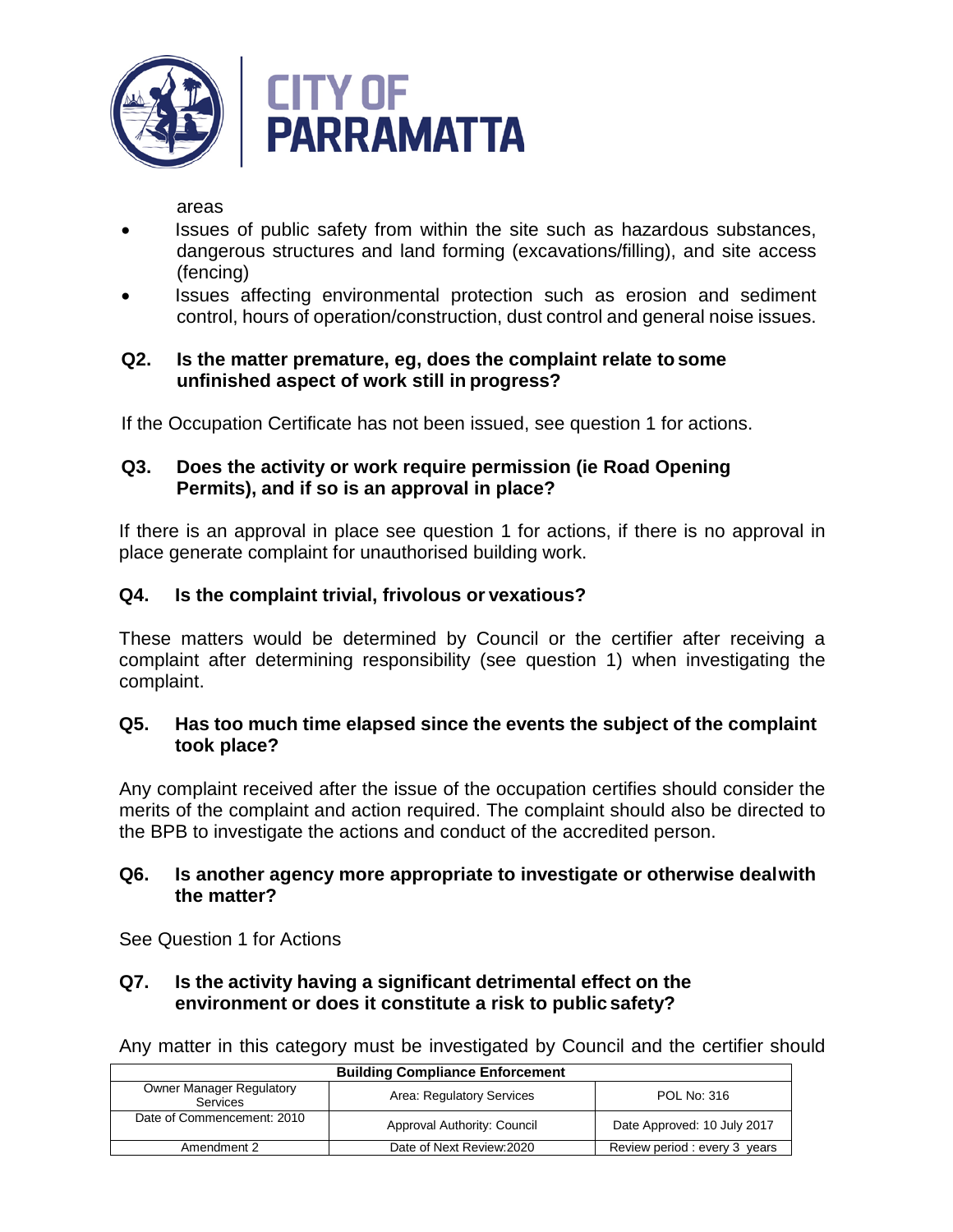

also be advised of the complaint.

#### **Q8. Does the complaint suggest a systemic problem, eg, if a complaint is one of a series, could there be a pattern of conduct or a more widespread problem?**

The nature of the complaint regarding a systematic problem would be determined in most cases by the BPB and would result in action against the certifier by the board. However, if there is a continual complaint that the certifier may not have acted upon and the complainant can demonstrate this, Council will investigate all matters to determine if a complaint is justified or mediate a solution. Any inaction of the certifier should be directed to the BPB by the complainant for investigation.

## **Summary**

There are a number of competing issues for Council to consider regarding complaints that involve privately certified projects. It is recommended that the following guidelines be used. However, in situations where it is identified that the certifier has not acted on a complaint or numerous complaints have been received involving the same development, Council may also, at its discretion, initiate an investigation.

- 1. When a complaint is received, Council will determine if a private certifier is involved by checking Council's electronic records systems. The customer will be advised that they should contact the private certifier in the first instance.
- 2. If Council has been nominated as the certifier, a request will be sent to the Certification team. All other requests regarding private certifiers are to be referred to the Building Compliance team.
- 3. If a complaint relates to an activity having a significant detrimental effect on the environment or a risk to public safety, the service request will be allocated to an officer for determination of the level of action required following normal procedures for handling complaints. Complaints to be dealt with by Council include:
	- a. Issues affecting public areas such as footpaths, roadways and open space areas
	- b. Issues of public safety from within the site such as hazardous substances, dangerous structures and land forming (excavations/filling), and site access (fencing)
	- c. Issues affecting environmental protection such as erosion and sediment control, hours of operation/construction, dust control and general noise

| <b>Building Compliance Enforcement</b>             |                             |                              |
|----------------------------------------------------|-----------------------------|------------------------------|
| <b>Owner Manager Regulatory</b><br><b>Services</b> | Area: Regulatory Services   | POL No: 316                  |
| Date of Commencement: 2010                         | Approval Authority: Council | Date Approved: 10 July 2017  |
| Amendment 2                                        | Date of Next Review: 2020   | Review period: every 3 years |